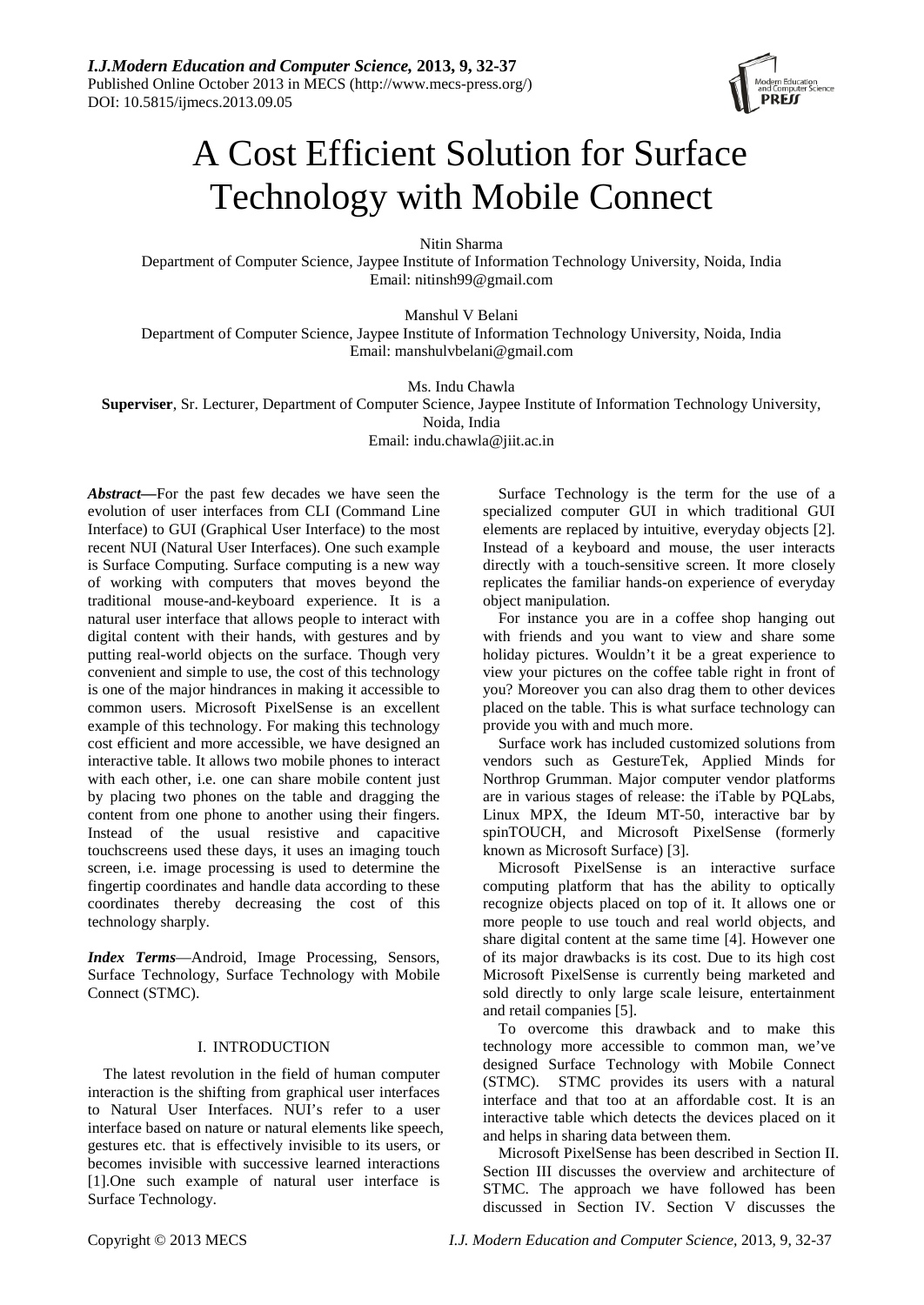elaborate implementation details of our interactive table. A comparison in terms of cost of the new approach with the existing approach has been presented in section VI.

# II. RELATED WORK

The new concept that's driving the web sphere crazy is the new and totally innovative Microsoft Surface Computing. Microsoft Surface (now known as Microsoft PixelSense) is basically a surface computer that erases the borders between physical and virtual worlds. It is the new approach of interacting with Digital Content in a physical manner using abstract technology. Microsoft is the first company ever to bring such an idea to the market as a commercial product [2]. Microsoft Surface 1.0, the first version of PixelSense, was announced on May 29, 2007 at the D5 Conference [4].

Essentially, Microsoft Surface is a computer embedded in a medium-sized table, with a large, flat display on top that is touch-sensitive. The software reacts to the touch of any object, including human fingers, and can track the presence and movement of many different objects at the same time [2].

It is an interactive table top that can do everything a network computer can do. It has four key features: direct interaction, multi-touch ability, multi-user ability, and object recognition [5].

**Direct interaction** allows user to use their hands and natural gestures to interact with content without the use of mouse or keyboard [2].

**Multi-touch** feature enables the Surface to recognize many points of contact simultaneously [2].

**Multi User Experience** allows for multi-users at once, i.e. more than one user can interact with the table at one. [2].

**Object recognition**, enables users to place physical objects on the surface to trigger different types of digital responses, including the transfer of digital content. [2].



Figure 1- Microsoft Surface Table

Working of Microsoft Surface:

- 1. A contact (finger/blob/tag/object) is placed on the display[6]
- 2. IR back light unit provides light (though the optical sheets, LCD and protection glass) that hits the contact.<sup>[6]</sup>
- 3. Light reflected back from the contact is seen by the integrated sensors[6]
- 4. Sensors convert the light signal into an electrical signal/value[6]
- 5. Values reported from all of the sensors are used to create a picture of what is on the display[6]
- 6. The picture is analyzed using image processing techniques<sup>[6]</sup>
- 7. The output is sent to the PC. It includes the corrected sensor image and various contact types (fingers/blobs/tags)[6]

| Developer(s)       | Microsoft                                                                              |
|--------------------|----------------------------------------------------------------------------------------|
| Initial Release    | Microsoft Surface 1.0<br>(April 17 2008)                                               |
| Development Status | <b>Commercial Applications</b>                                                         |
| Operating system   | Microsoft Surface 1.0:<br>Windows Vista (32-bit)                                       |
|                    | Microsoft Surface 2.0:<br>Windows 7 Professional<br>for Embedded Systems<br>$(64-bit)$ |

# TABLE 1 – Microsoft PixelSense Overview

# III. SURFACE TECHNOLOGY WITH MOBILE CONNECT OVERVIEW

Surface Technology with Mobile Connect is a cheaper parallel version of the Microsoft's Surface Technology. It consists of a glass table with sensors on all four sides. The sensors help in detection of devices placed on the table. In this case two phones (say A and B) are placed on the table. With the help of the sensors the coordinates of the device (phone) are determined and a field is created around the phones in which the files stored in the phone are displayed on the table itself. This is done with the help of an android application (This can also be done for other non-touch devices like Wi-Fi digital cameras, Wi-Fi pen drives or hard disks with the help of a simple client server application).

In order to transfer the files one can simply drag and drop those from the source phone (A) to the destination phone (B). Any phone can work as the source or destination phone as per the user's need. This is basically done by determining the coordinates of the user's fingertip with the help of a contour detection algorithm. The file starts moving along with the fingertip if the fingertip is pointing at the file. Once the file being dragged reaches the field created around the destination phone it is transferred to the phone with the help of an android application.

All this time the server screen is being projected on the glass tabletop which gives the feeling as if one is working on a touch table.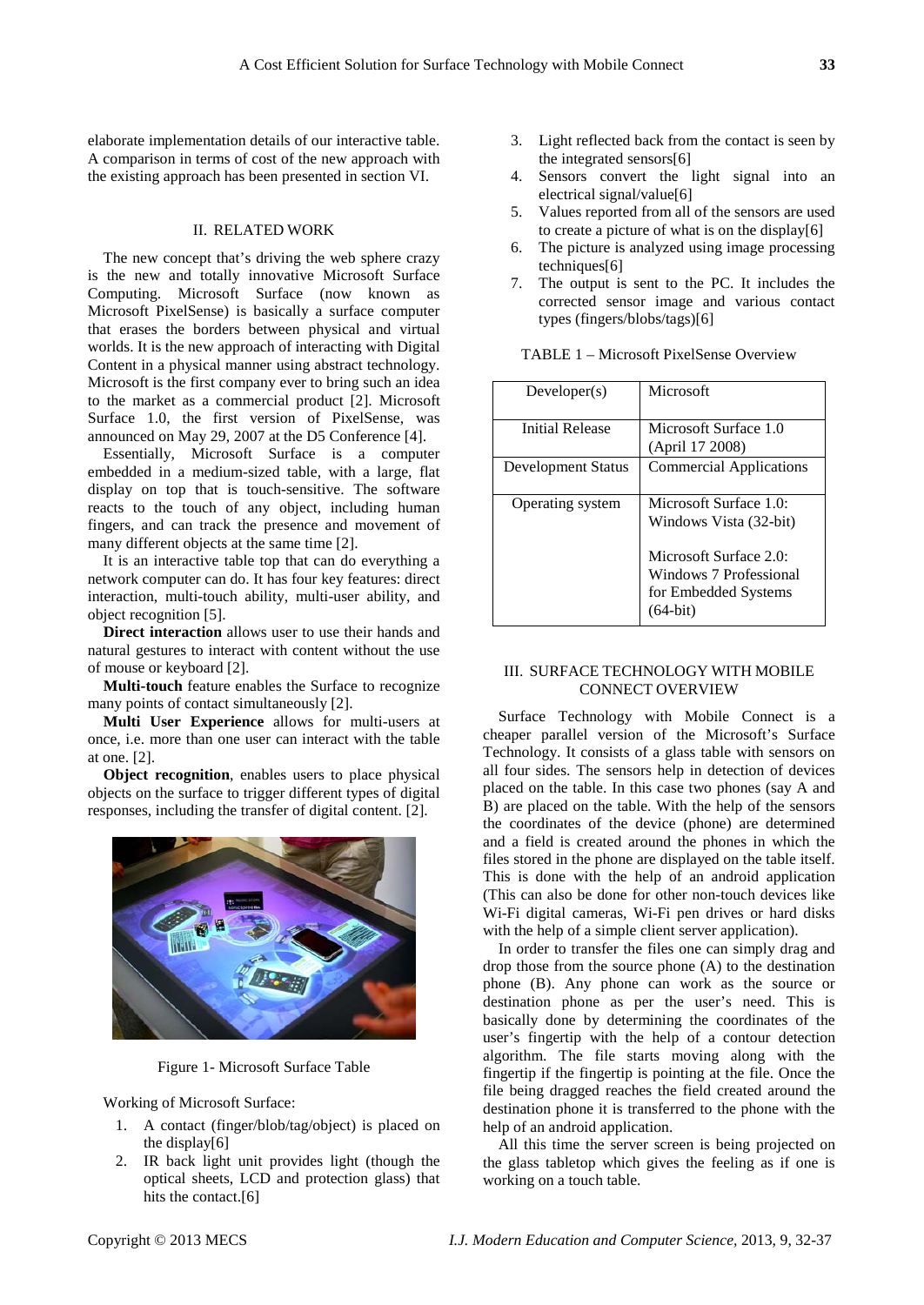Since an imaging touchscreen (using image processing to determine touch) is used in place of more frequently used resistive or capacitive ones, the cost of the setup is reduced manifold.

Overall the application is an integration of surface technology, image processing, android application development, sensors and algorithms to create a userfriendly interactive multipurpose table.



Figure 2 – STMC Architecture

The basic components of this interactive table being:

- 1. **Glass Table:** It is the top layer which acts as the surface. Also it acts as a virtual touch screen using which one can drag and drop files.
- 2. **Sensors:** Infrared Sensors (reflectance sensors) placed around the table edges help in detecting phones as soon as they are placed on the table.
- 3. **Web Camera:** The webcam helps in finger detection using image processing.
- 4. **Projector:** The projector displays the screen of the server onto the glass table to give user the impression of working on a touch screen.

#### IV. PROPOSED APPROACH

The project has been divided into four modules namely device detection, Transfer of data to server, Fingertip detection and Transfer of data to other device.

In the first module the device is detected with the help of infrared reflectance sensors. Sensors are placed at the edges of the table. As soon as the devices are placed on the table and come in the range of sensors, the application triggers.

In the second module, data is transferred from the device to the server. As soon as the device is detected by the sensors, the data from the device is transferred to the server via an android application. The server receives this data via a client server application. Thereafter this data is displayed on our user interface screen. Since the whole setup is connected to a projector which projects the server screen on the glass tabletop, the user screen can be seen on the tabletop the whole time.

The third module deals with the detection of the user's fingertip and hence determining its coordinates (x, y). Using these coordinates we can move the data displayed on the table with the movement of one's

finger. This use of image processing to determine position of fingertip reduces the requirement of a large number of touchscreen sensors thereby reducing the cost. The data is moving along the fingertip on the user interface screen and is being projected on the tabletop simultaneously.

Finally the data has to be transferred to the other device kept on the table. This has also been achieved by an android application. As soon as the coordinates of the user's fingertip reach the vicinity of the device, the data is transferred to the other device. The server uses another client server application for this transfer and the device receives it via an android application.



Figure 3- Proposed STMC

# V. IMPLIMENTATION

#### *A. Device Detection*

One of the important aspects of the STMC is its device detection. Our main goal is to make such devices affordable and accessible to general user. The approach to reduce the overall cost of such setup involves replacing the touch sensitive capacitive displays by cheaper sensors. The sensors will act as device detectors. We have taken a 18" X 12"table and placed 10 sensors on its edges (6 across its length and 4 across its width). Figure-2 illustrates the distribution of sensors and sensor types on our table.

- 1. Once the sensors are activated they continuously look for any near field detection of any object. These sensors are typically low range object detecting sensors and each sensor has its own area of detection. The range of the sensors used by us was 15cm, i.e. any object at a distance of more than 15cm from the sensors could not be detected by the sensor.
- 2. As soon as a device is put on the table, it falls within the detection range of one or more sensors.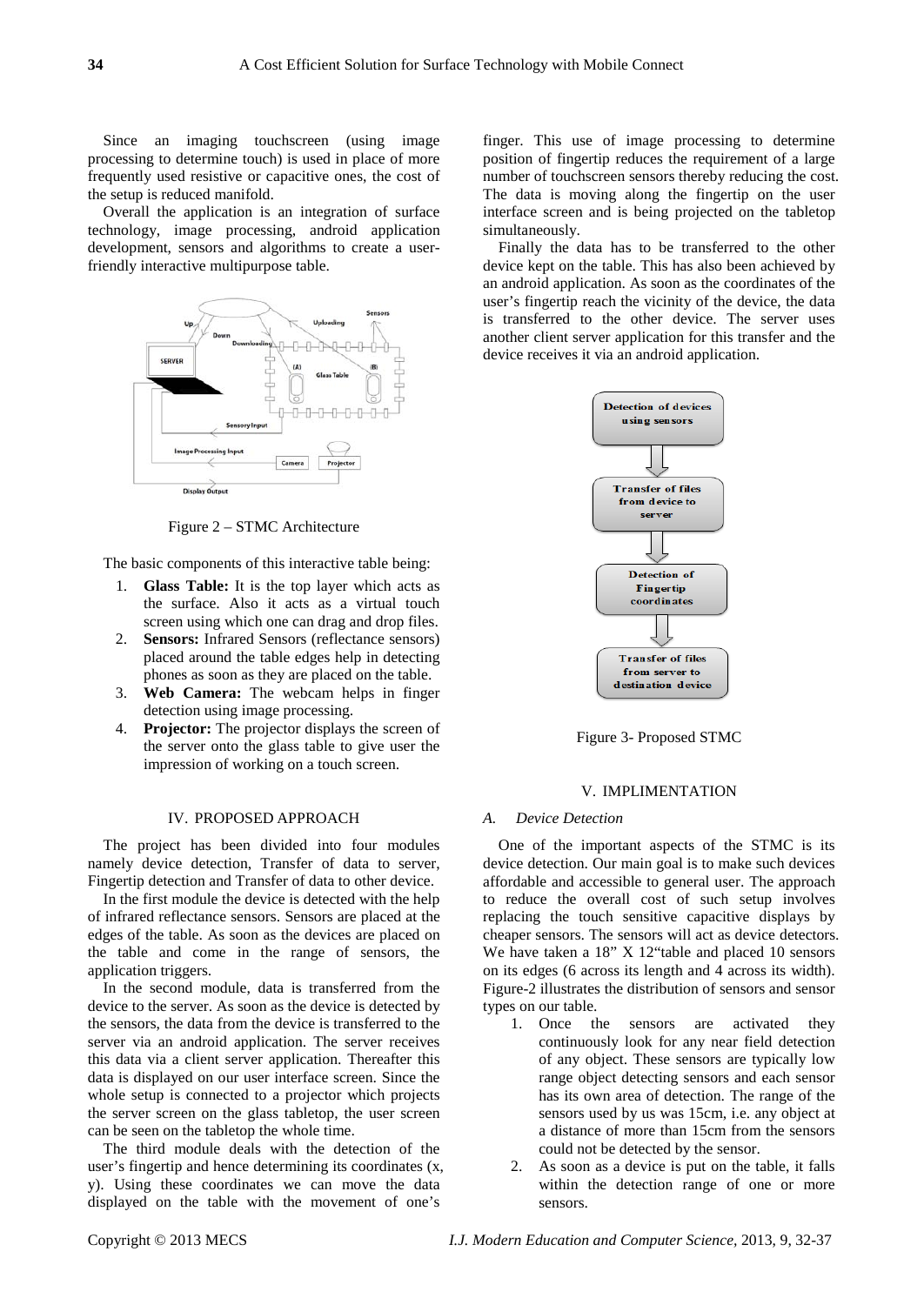3. The readings of sensors are continuously being read using 'Processing-2.0b7' tool [7]. When an object comes in the sensor's range, the value of the sensors goes below a certain value. In our case we got the best results with value 80. As soon as the value for one or more sensors reaches below 80 for fifteen times continuously, we consider the object to be in sensor's range. We've taken 15 readings before confirming presence because at times values go below this value even in absence of device.



Figure 4 -Illustrating the sensor distribution on the table and the detection field of the sensor.

This is a crucial step; since the user can put any device of even his/her hand on the table. The sensors must be intelligent enough to report only the detection of required device such as a mobile or any other media source. We overcame this problem by using what we call "Device Registration". So, each device, which has to be put for data sharing on the table, has to be first preregistered with the backend server running on the cloud or main processing unit. Hence only the registered device can trigger the data transfer process on the main processing unit.

#### *B. Transfer Data to Server*

As soon as we put a registered device in the detection range of a (or more) sensor, the server process continuously running on the main processing unit is informed by the sensor. The server then transmits a message to each of the registered device asking which particular device wants to transmit the data. The android app running on the registered device receives this message and responds with the appropriate response. This request-response finally results in the data transfer from android device to the main server [8].

The android application first of all determines all the files present in a particular folder of the phone and appends it to an array list. It then sends the number of files present in the list to the output stream using socket programming. Then it writes the names of all files in the data output stream. Then a loop is run which determines the size of each file and sends the file into outstream in the form of bytes. The loop iterates as many times as the number of files present in the array list. At the server end a program is running which continuously receives in its input stream the bytes being transferred from this output stream.

We have experimented with different types of data and were able to transfer various file formats like jpeg, png, mp3, pdf, doc, zip, mp4 successfully.



Figure 5- Files Received at Server End

#### *C. 5.3 Fingertip Detection*

The next step is to determine the position of the fingertip on the tabletop. Contour Detection algorithm [9] is used for determining fingertip position. This can be done using the openCV  $[10]$  library which uses C++. Following steps were required for fingertip detection:

- 1. Capture live video using webcam and extract every frame.
- 2. Convert the RGB image of every frame to gray scale image.
- 3. Convert the image to binary image.
- 4. Use this binary image to extract out all the contours corresponding to probable hand regions.
- 5. Compute the contour having the largest area among all these and consider it to be the hand.
- 6. Use curvature determination to find out the peaks and valleys in the hand. This is done by finding the dot product between every two vectors on the contour of the hand. The peaks and valleys will have a dot product close to zero.



Figure 6 - Peak and Valley detection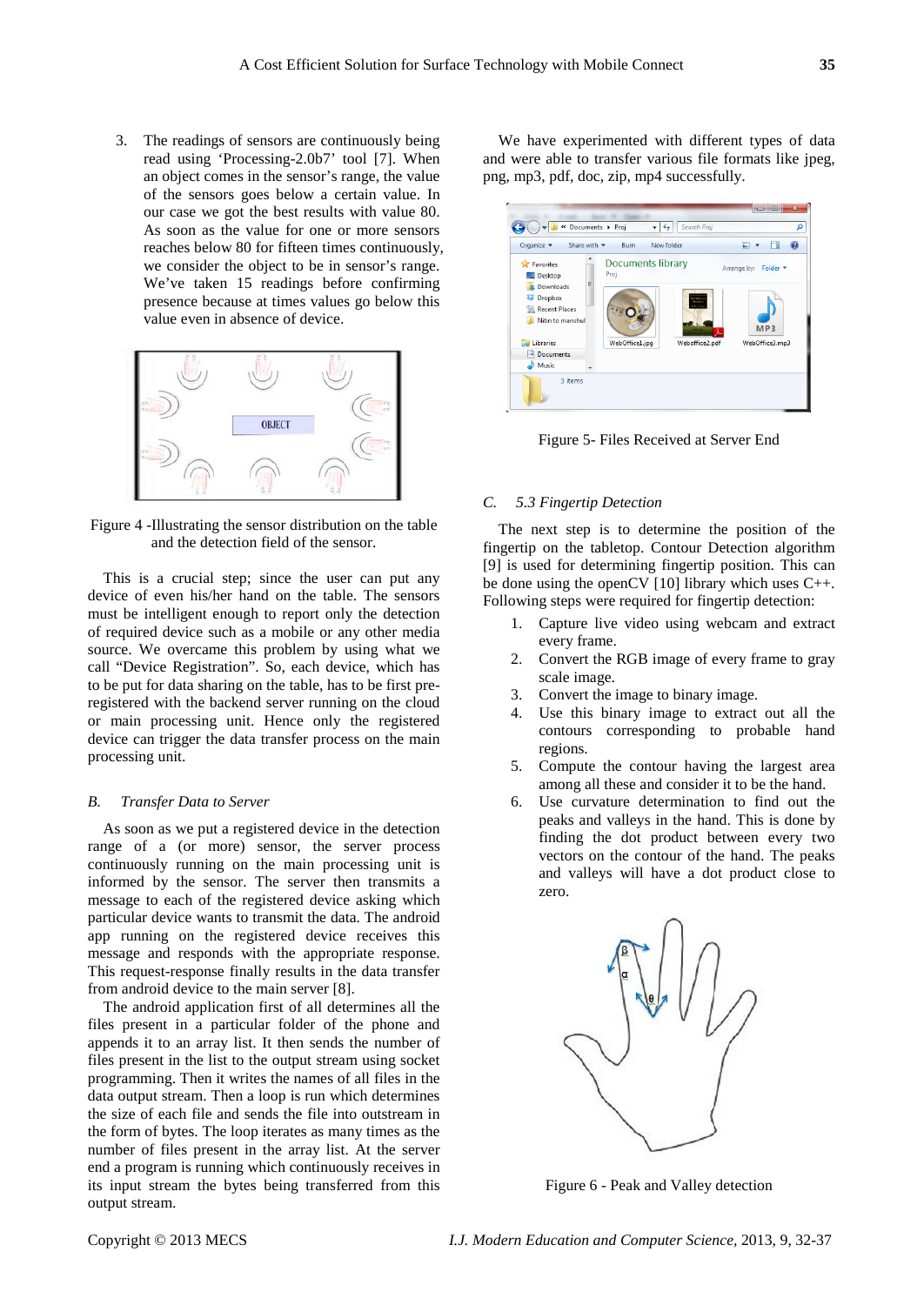7. Differentiate between peaks and valleys by taking cross product of vectors. The values for peaks and valleys will have opposite signs.

Thus we can determine the coordinates of the fingertip.

#### *D. Transfer Data to Other Device*

If the fingertip lies on a particular file, the file starts moving along with the fingertip. As soon as the fingertip (along with the file) reaches near the other device, the file gets transferred to the other device. This has been achieved using simple image processing algorithm.

- 1. The coordinates of the fingertip are continuously being recorded in a file.
- 2. This file is continuously being read by the code displaying the file on canvas. The position of the file on canvas changes along with changing coordinates of fingertip.
- 3. Once the coordinate of the file reaches close to the destination device, the file is transferred to it. In our case this is done using the android application running on the destination phone. The server first of all sends the name of this file into the output stream. At the same time the android app running on the destination phone reads this name into its input stream. After sending the name of the file, the server then sends the content of the file in the form of bytes to its output stream. The android app running on the destination phone receives these bytes in its input stream and stores these with the specified name in a particular folder.



Figure 7 – File transferred to destination phone

# VI. RESULTS AND ANALYSIS

We have been able to successfully create an interactive table which provides a natural user interface for sharing of data. This was achieved with the help of infra-red sensors to detect devices on the table, an image processing technique of to provide a touch interface (imaging touchscreen) and android applications for transfer of data from one device to another.

Also we have been able to create this table at a cost much lower than that for comparable existing technologies. The cost of our approach is projected to be nine to ten times lower as compared to the existing technologies which cost around \$10000 [11].

On the other hand the total cost of the solution provided here can be approximated to as shown in Table1.

| <b>COMPONENT</b> | <b>COST</b> (Approx) |
|------------------|----------------------|
| Glass Table      | Rs.3000              |
| Sensors          | Rs. 3000             |
| Arduino Kit      | Rs. 1200             |
| Processor        | Rs. 25000            |
| Web Camera       | Rs. 500              |
| Projector        | Rs. 25000            |
| Wi-FiRouter      | Rs. 2000             |
| Total            | Rs.59,700 (\$1000    |
|                  | approx)              |

TABLE 2 – Approximated Cost of STMC

## VII. CONCLUSIONS

We have created an interactive table using which we can transfer the desired content between two mobile phones by just dragging and dropping the icon of the file. When we place a mobile on the table; files from a particular folder of the phone are displayed on the table surface. As we move our fingertip, the file also starts moving with it and as soon as it reaches the vicinity of the other phone, it gets transferred to the other phone. We have experimented so far with various types of files like jpeg, png, mp3, pdf, doc, zip, mp4.

The major contribution of the work is its very nominal cost as compared to existing similar technologies. This would help in bringing surface technology into our daily lives.

## VIII. FUTURE WORK

Future directions include use of such interactive tables in many other spheres of life. In the field of education, class desks can be replaced by such interactive tables to make learning a fun experience. In the field of hospitality such tables can be placed in hotels, restaurants etc. where users can choose from available options and also make payments. Such tables can also be used for entertainment purposes in the form of interactive Music Players, Photo albums and Board Games.

Also we can make such tables multitouch as well as compatible for more than two devices. The scope of the table can further be increased to compatibility with nonandroid devices. Moreover security is still an issue with such devices and hence there's a need to introduce some